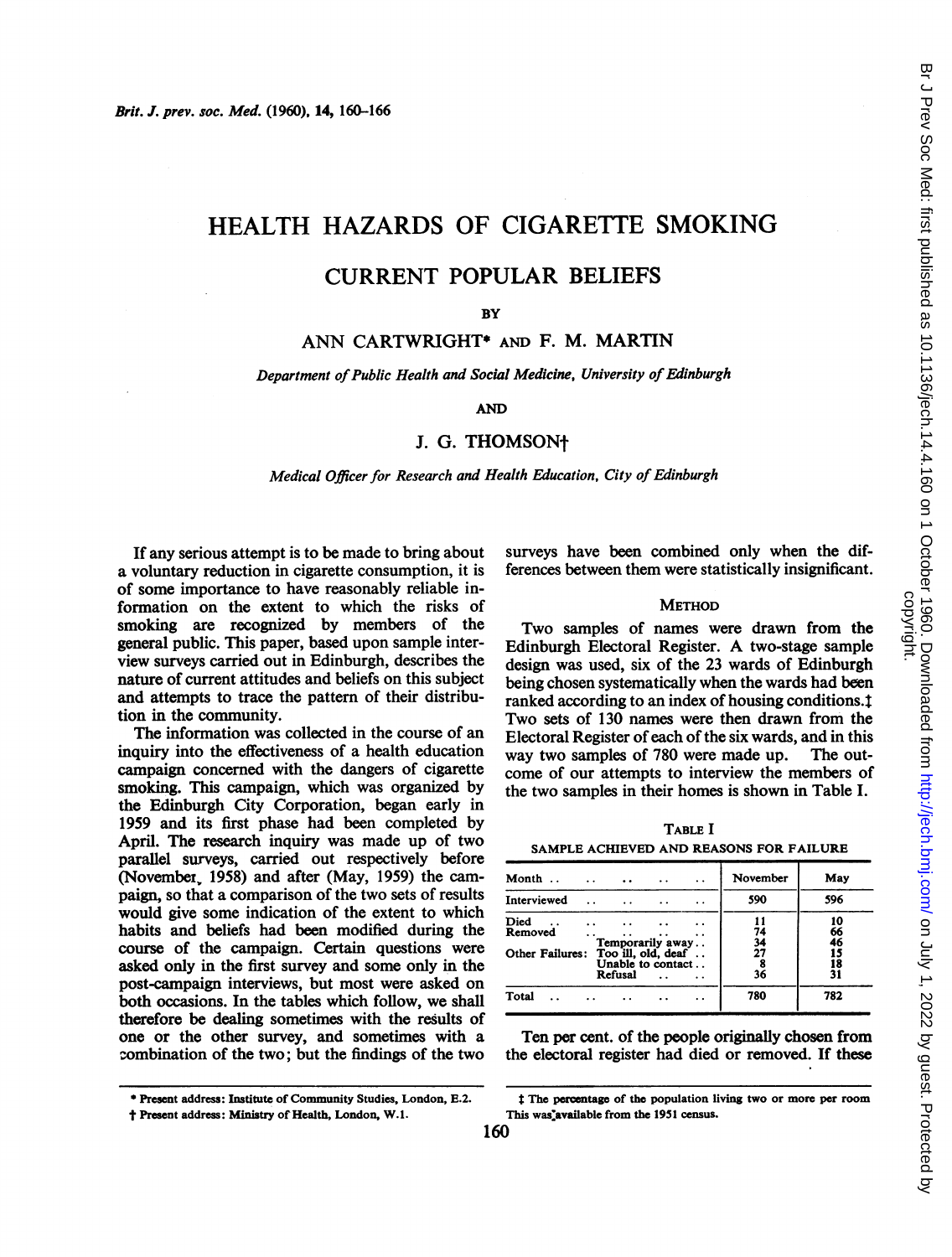are excluded, on the grounds that they were no longer available for interview, the success rate becomes 85 per cent. and the proportion of refusals 5 per cent.

## BELIEFS ABOUT SMOKING AND LUNG CANCER

The principal focus of interest in this inquiry was on popular attitudes and beliefs concerning smoking as a cause of lung cancer. In the interview, however, this central issue was approached indirectly. The first relevant question was asked only of those members of the sample who at the period of the interview were smoking regularly. They were asked whether they would like to give up smoking if they could do so easily, and if so for what reason. More than two-fifths of all the smokers admitted that they would be glad to give up the habit if this could be achieved effortlessly, and among their reasons the expense of smoking ranked highest; this was mentioned by two-thirds of those concerned, while only 3 per cent. referred to a fear of cancer and over one-quarter gave some other health reason.

Those of our informants who had ever smoked regularly were also asked whether they thought that smoking affected or had affected their health in any way. As many as one in three of those smoking at the present time believed that their health had been affected; this belief was shared by half of those who had given up the habit. Perhaps surprisingly it was the younger men who were the more likely to hold this view, the proportion who claimed that smoking had harmful effects on their health declining from one-half of the men below the age of 35 to onequarter of those aged 55 or more. The conditions most frequently mentioned were breathlessness and cough, each specified by between one in seven and one in eight of those who had ever smoked.

If a substantial minority of smokers believes smoking to have been personally harmful, <sup>a</sup> very large majority of both smokers and non-smokers expressed the view that smoking might affect the health of *other* people; respiratory symptoms were most frequently referred to, and cancer was mentioned by only one in nine. It is worthy of note that two-thirds of all those who believed that smoking could affect health spontaneously attached some qualification to their reply—the most common being "if the person is a heavy smoker".

Although only 11 per cent. of our informants mentioned cancer spontaneously as a possible consequence of smoking, all but 2 per cent. of them had heard or read of the theory that there was a causal relationship. In view of the fact that it is quite common for 20-30 per cent. of the general public to be wholly unaware of major current political issues, this figure does represent a remarkable degree of public awareness.

It by no means follows however, that acceptance of the theory is equally widespread. When the members of our sample were asked to give their own views on the subject, all shades of opinion arose, from those who believed implicitly that cigarette smoking was causally related to lung cancer, to those who disagreed strongly. An attempt was made to assess some of the qualifications and doubts which arose, and the replies were classified as follows:

| Reply                                                                                  | Per cent. |    |
|----------------------------------------------------------------------------------------|-----------|----|
| Agrees—smoking can cause cancer—<br>unqualified<br>Agrees-smoking can cause cancer-    | 19        |    |
| if heavy smoker or smoked for long<br>time<br>Agrees—smoking can cause cancer—         | 11<br>33  |    |
| if inhales<br>Agrees—smoking can cause cancer—<br>if prone or disposed to chest condi- |           | 52 |
| tions<br>Thinks may be true—"there may be<br>something in it"                          | 19        |    |
| Doubtful—thinks probably untrue—<br>occurs as often in people who don't<br>smoke       |           |    |
| Disagrees<br>No opinion, open mind, cannot decide                                      | 18        | つつ |
| Sample $(=100$ per cent.) November<br>and May                                          | 1,186     |    |

People who smoked were more inclined to discount the theory that smoking could cause lung cancer than those who did not. The proportions who either denied or at least questioned the existence of an association were one-third of the smokers, one-fifth of those who had smoked in the past and no longer did so, and one-sixth among those who had never smoked. The relationship between smoking habits and beliefs is shown in Table II (overleaf).

We have shown elsewhere that there is a definite correlation between smoking habits on the one hand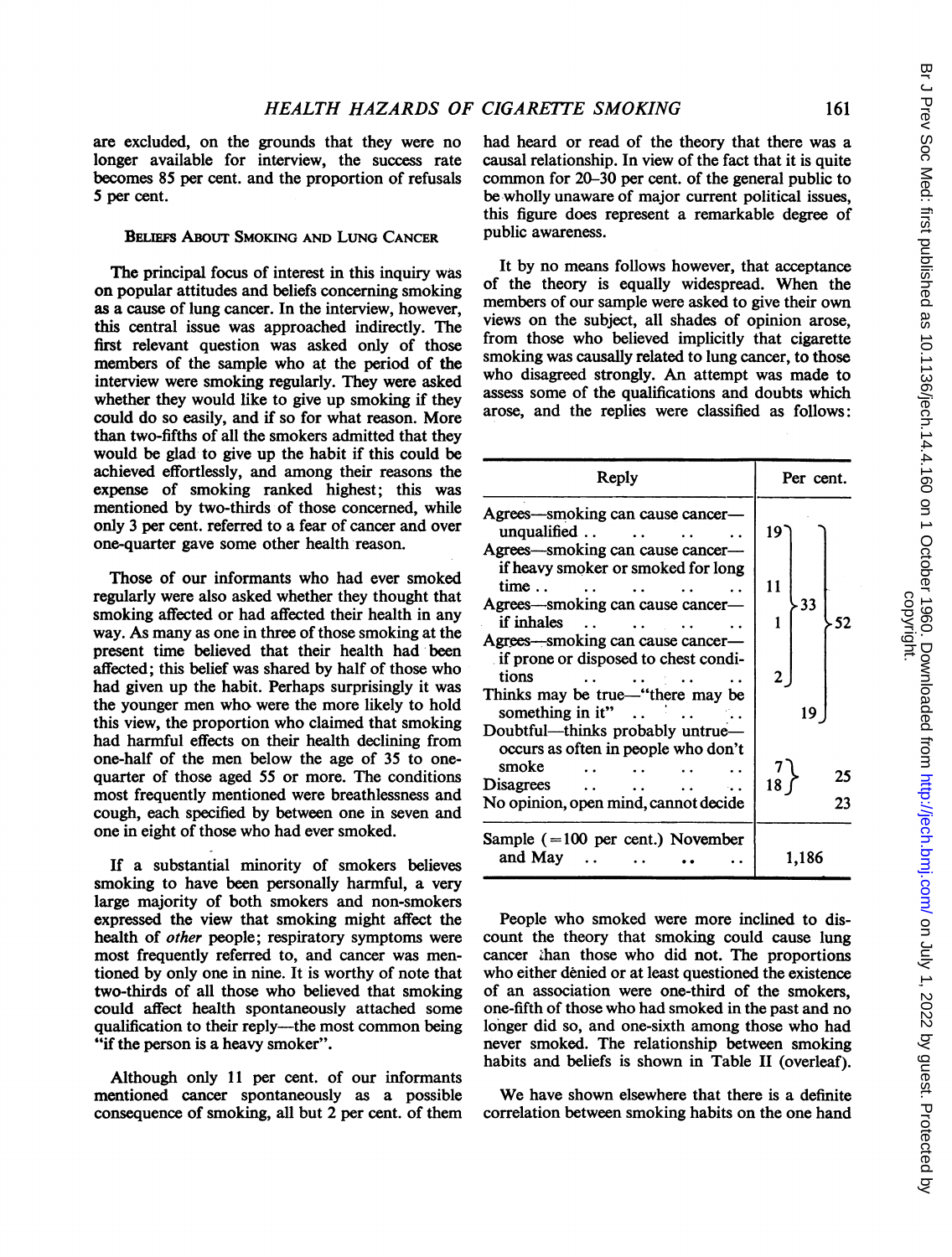## TABLE II

RELATIONSHIP BETWEEN SMOKING HABITS'AND BELIEFS ABOUT SMOKING AS A CAUSE OF CANCER AS PERCENTAGE OF SAMPLE

| Smoking Habits<br>$\cdots$                                                                                                                            | <b>Smokes</b><br><b>Now</b> | Smoked<br>Formerly | Never<br>Smoked<br>Regularly |
|-------------------------------------------------------------------------------------------------------------------------------------------------------|-----------------------------|--------------------|------------------------------|
| unqualified<br>if heavy smoker<br>Agreement that<br>if inhales<br>smoking can<br>if prone to chest<br>cause cancer<br>trouble<br>$\ddot{\phantom{a}}$ | 13<br>11                    | 26<br>10<br>3      | 26<br>11<br>2                |
| Open mind-may be true-"there<br>may be something in it"<br>. .                                                                                        | 19                          | 23                 | 19                           |
| Doubt-probably untrue                                                                                                                                 | 9                           |                    | 6                            |
| Disagreement<br>. .                                                                                                                                   | 23                          | 16                 | 11                           |
| No opinion-cannot decide<br>$\ddot{\phantom{0}}$                                                                                                      | 24                          | 16                 | 25                           |
| Sample $(=100$ per cent.) Novem-<br>ber and May<br>$\ddot{\phantom{0}}$                                                                               | 627                         | 115                | 444                          |

and occupational class and level of education on the other. (Cartwright, Martin and Thomson 1959). Is it not possible that the greater readiness of nonsmokers to accept the belief that cigarette smoking is a potent cause of lung cancer is primarily a reflection of the fact that their average levels of education and of employment are rather higher than those of

smokers ? Middle-class people are in fact more receptively disposed towards theories bearing a scientific or medical hallmark, but our present data confirm that the individual's smoking habits exercise an independent effect upon his judgement of this particular theory. Thus, of the smokers in whitecollar occupations one in three accepts with or without qualification the view that cigarette smoking can cause lung cancer, while almost half the nonsmokers of comparable occupational level share this opinion. Only 11 per cent. of the smokers in semiskilled or unskilled employment fall into this category, compared with 22 per cent. of the nonsmokers of similar occupational status.

The frequent references made in the first phase of our inquiry to the risks particularly associated with "heavy smoking", with the implication that there existed something in the nature of a critical level of cigarette consumption below which the risk of lung cancer was negligible, led us in planning the second stage to try to find out where the dividing line was drawn-what in fact was believed to constitute "heavy smoking". The results of this attempt are set out in Fig. 1, and Fig. 2 (opposite), where they are shown separately for groups of different smoking habits.



FIG. 1.-Supposed level at which danger of lung cancer starts, in terms of cigarettes smoked per day, according to current smokers, former smokers, and non-smokers.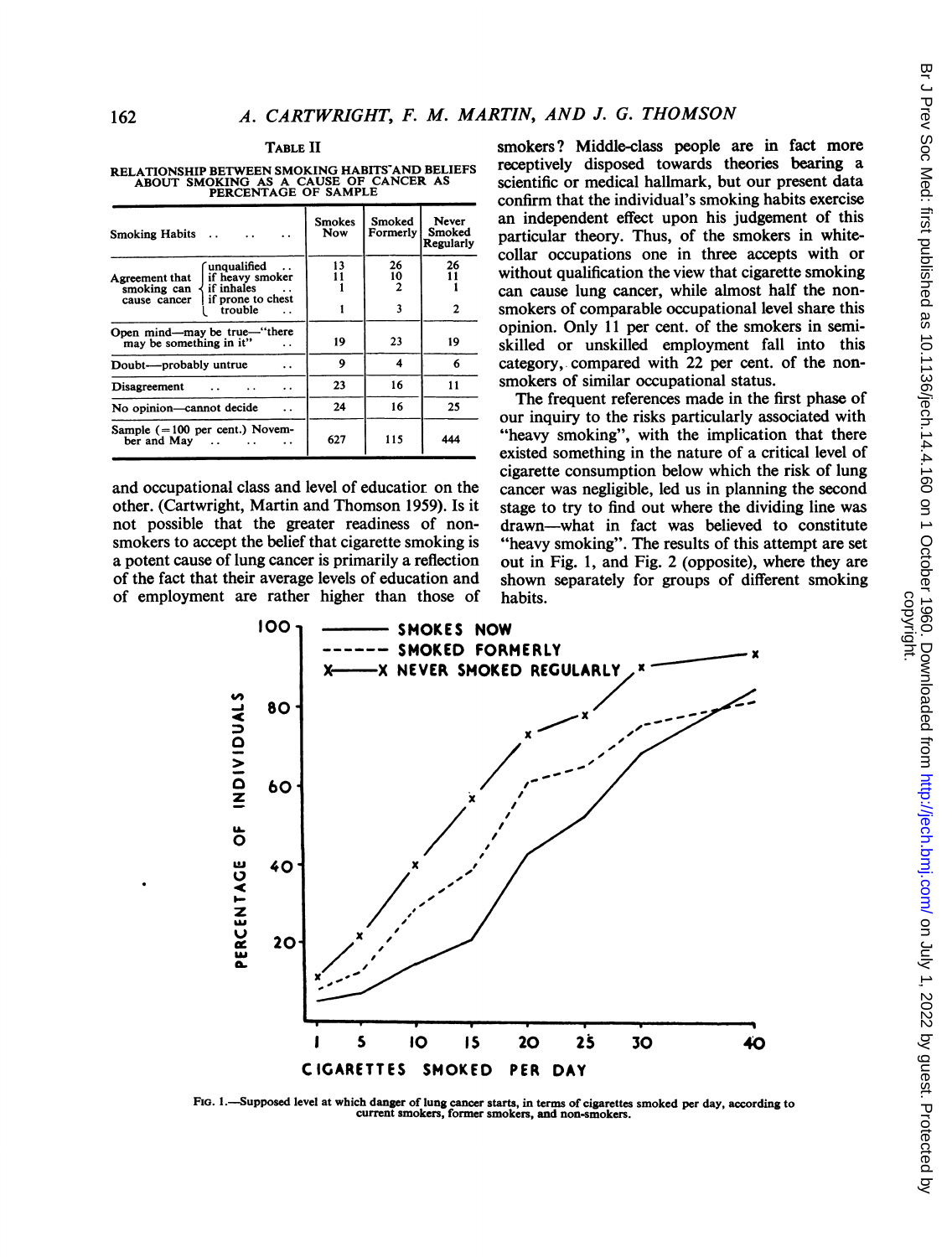

FIG. 2.-Supposed level at which danger of lung cancer starts, in terms of cigarettes smoked per day, according to current smokers.

The boundary between safety and danger was most commonly placed in the region of 20 cigarettes a day; half of all the people interviewed thought that no risk of lung cancer was incurred as long as 20 or fewer cigarettes a day were smoked. The line was not drawn in precisely the same place by smokers and non-smokers alike. Current smokers were likely to be more optimistic, and to assume that danger was first encountered in the region of 25-30 cigarettes a day, while those who had never smoked were more often inclined to think of a daily consumption of 15 cigarettes as borderline; people who had at one time smoked but had since given up the habit occupied an intermediate position. Fig. 2, which includes only current smokers, shows bow sharply "light" smokers differ from "heavy" smokers in their notions of what constitutes a dangerous level of tobacco consumption. The most marked disagreement concerns the risk associated with smoking 20-25 cigarettes a day. Thus only one in five of the people who themselves smoke 20 cigarettes a day is prepared to believe that a risk of lung cancer is incurred at this rate, but the danger is conceded by twice as many of those whose daily consumption is 10-14 and three times as often by the lightest smokers (less than 5 a day).

## BELIEFS ABOUT OTHER HEALTH HAZARDS OF **SMOKING**

A fairly widespread reluctance to believe that smoking and lung cancer might be causally connected did not imply a general refusal to recognize possible harmful consequences of smoking. We have already mentioned the rather surprisingly high proportion of people who claimed that smoking had adversely affected their health, and we now consider the views popularly held on the relations between smoking and particular conditions. As Table III (overleaf)shows, of nineconditions asked about specifically only rheumatism was almost universally believed not to be more common among smokers than nonsmokers. Smoking was admitted as a cause of cough and of breathlessness by a large majority of the sample, and as a cause of bronchitis and catarrh by nearly half. One person in three believed that indigestion, stomach ulcer and tuberculosis occurred more commonly among smokers.

In contrast with views on lung cancer, differences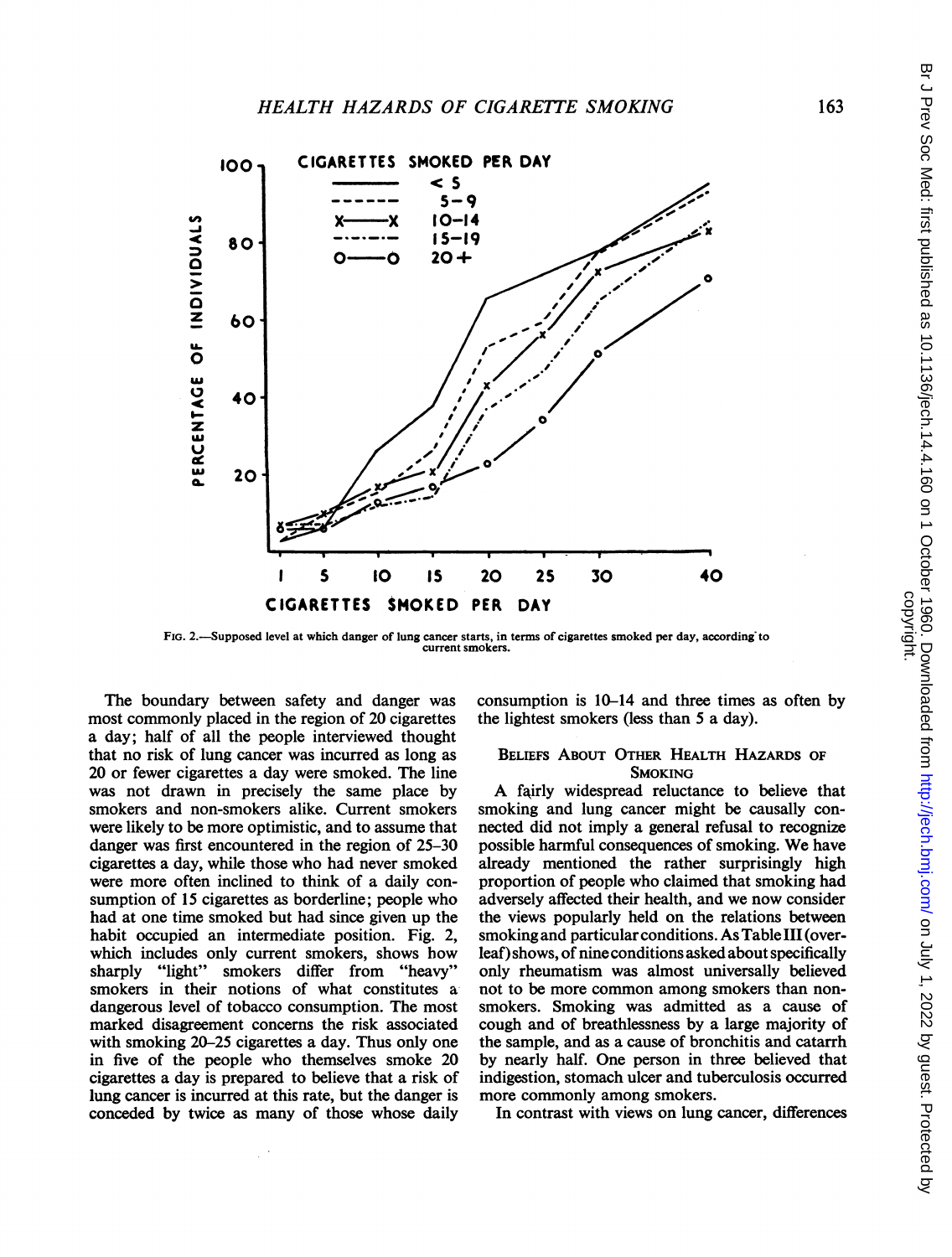| Opinion                                                                                        | Thought<br>to be<br>Caused<br>by Smoking | Thought<br>to be<br>Aggravated<br>by Smoking · |  |
|------------------------------------------------------------------------------------------------|------------------------------------------|------------------------------------------------|--|
| Yes<br>$\ddot{\phantom{a}}$<br>Breathlessness<br>No<br>Don't know<br>. .                       |                                          | 88<br>7<br>5                                   |  |
| Yes<br>$\sim$<br>$\ddotsc$<br>No<br>$\ddot{\phantom{0}}$<br>Don't know<br>$\ddot{\phantom{0}}$ | 48<br>35<br>17                           | 88<br>6<br>6                                   |  |
| Yes<br>i.<br>$\ddot{\phantom{0}}$<br>No<br>Don't know<br>. .                                   | 43<br>36<br>21                           | 73<br>17<br>10                                 |  |
| Yes<br>$\sim$<br>. .<br>No.<br>$\ddot{\phantom{a}}$<br>Don't know<br>$\ddot{\phantom{0}}$      | 89<br>7<br>4                             | 93<br>4<br>3                                   |  |
| Yes<br>$\ddot{\phantom{0}}$<br>. .<br>No<br>. .<br>Don't know<br>. .                           | 18<br>51<br>31                           | 46<br>33<br>21                                 |  |
| Yes<br>$\ddot{\phantom{a}}$<br>. .<br>No<br>. .<br>Don't know<br>$\ddot{\phantom{0}}$          | 31<br>48<br>21                           | 49<br>36<br>15                                 |  |
| Yes<br>$\ddot{\phantom{a}}$<br>$\ddot{\phantom{0}}$<br>No<br>Don't know<br>. .                 | $\overline{2}$<br>73<br>25               | 13<br>67<br>20                                 |  |
| Yes<br>$\ddot{\phantom{0}}$<br>Nσ<br>. .<br>Don't know<br>. .                                  | 32<br>47<br>21                           | 61<br>26<br>13                                 |  |
| <b>Yes</b><br>$\ddot{\phantom{a}}$<br>. .<br>No<br>Don't know<br>$\ddotsc$                     | 30<br>46<br>24                           | 69<br>19<br>12                                 |  |
|                                                                                                |                                          | 69<br>18<br>13                                 |  |

TABLE III CONDITIONS BELIEVED TO BE CAUSED AND/OR AGGRAVATED BY SMOKING, AS PERCENTAGE OF

of opinion between smokers and those who had never smoked were not on the whole very striking, and in those instances where non-smokers differed they were less likely to insist on the harmful effects of smoking than to have no opinion on the matter (Table IV). The group of people who had smoked regularly in the past, but had since given up the habit was of particular interest. It did not lie midway between the other two groups, but contained a relatively high proportion who believed that smoking could cause breathlessness, bronchitis, catarrh, stomach ulcers and tuberculosis. It would seem that belief in and/or experience of these associations may be more likely to induce people to give up smoking than a knowledge of the association between cigarette smoking and lung cancer.

We asked also whether, given that an individual suffered from one of the conditions listed above, smoking would be likely to make the condition worse and found a very marked acceptance of the belief that smoking aggravated certain symptoms and diseases. Half of the sample believed that smoking could cause bronchitis or catarrh, but nine-tenths and three-quarters respectively thought that smoking

|                                         | RELATIONSHIP BETWEEN SMOKING HABITS AND BELIEFS<br>ABOUT SMOKING AS A CAUSE OF VARIOUS ILLNESSES.<br>AS PERCENTAGE OF SAMPLE |                       |                    |                                    |  |
|-----------------------------------------|------------------------------------------------------------------------------------------------------------------------------|-----------------------|--------------------|------------------------------------|--|
| Conditions<br>from which                |                                                                                                                              | <b>Smoking Habits</b> |                    |                                    |  |
| smokers are<br>more likely<br>to suffer | Opinion                                                                                                                      | <b>Smokes</b><br>Now  | Smoked<br>Formerly | Never<br>Smoked<br>Regularly       |  |
| <b>Breathlessness</b>                   | Yes<br>$\ddot{\phantom{a}}$<br>No<br>Don't know                                                                              | 71<br>19<br>10        | 82<br>13<br>5      | 63<br>17<br>20                     |  |
| <b>Bronchitis</b>                       | Yes<br>$\sim$ $\sim$<br>No<br>Don't know                                                                                     | 42<br>40<br>18        | 65<br>22<br>13     | 53<br>30<br>17                     |  |
| Catarrh<br>. .                          | Yes<br>$\ddotsc$<br>No<br>Don't know                                                                                         | 42<br>42<br>16        | 50<br>30<br>20     | 41<br>30<br>28                     |  |
| Cough                                   | Yes<br>$\ddot{\phantom{a}}$<br>No.<br>Don't know                                                                             | 88<br>8<br>4          | 82<br>13<br>5      | 92<br>4<br>$\overline{\mathbf{4}}$ |  |
| <b>Heart Disease</b>                    | <b>Yes</b><br>$\cdots$<br>No<br>. .<br>Don't know                                                                            | 18<br>56<br>26        | 22<br>38<br>40     | 19<br>46<br>35                     |  |
| Indigestion                             | Yes<br>$\cdot$ .<br>No<br>Don't know                                                                                         | 32<br>52<br>16        | 26<br>49<br>25     | 29<br>43<br>28                     |  |
| Rheumatism                              | <b>Yes</b><br>$\ddotsc$<br>No<br>$\ddot{\phantom{1}}$<br>Don't know                                                          | 3<br>77<br>20         | 3<br>70<br>27      | $\mathbf{1}$<br>68<br>31           |  |
| Stomach Ulcer                           | Yes<br>$\ddot{\phantom{0}}$<br>$No.$ .<br>$\ddot{\phantom{0}}$<br>Don't know                                                 | 29<br>54<br>17        | 43<br>43<br>13     | 33<br>37<br>30                     |  |
| Tuberculosis                            | Yes<br>$\ddot{\phantom{a}}$<br>No<br>$\ddot{\phantom{0}}$<br>Don't know                                                      | 24<br>56<br>20        | 45<br>33<br>22     | 36<br>35<br>29                     |  |

TABLE IV

would tend to aggravate them. Between 60 and 70 per cent. agreed that tobacco might be harmful to a sufferer from stomach ulcer or tuberculosis, and nearly a half held similar views on heart disease and indigestion.

vember .. .. ... 313  $\begin{vmatrix} 313 & 60 & 217 \end{vmatrix}$ 

Don't know

Sample  $( =100$  per cent.) No-

### ATTITUDES TOWARDS RESTRICTIONS ON SMOKING

It has been suggested from time to time that more widespread restrictions might be imposed on smoking in public places. What measure of public support would such proposals command? As Table V (opposite) shows, attitudes vary widely, and differences of opinion between smokers and nonsmokers, though always marked, are less striking than the variations in attitude associated with different places. Thus nearly four-fifths of the entire sample, including 72 per cent. of the regular smokers, were in favour of a ban on smoking in cinemas. At the other extreme, less than one-eighth of all our informants favoured a similar ban in public houses, and only about one-fifth of those who had never smoked regularly and a very much smaller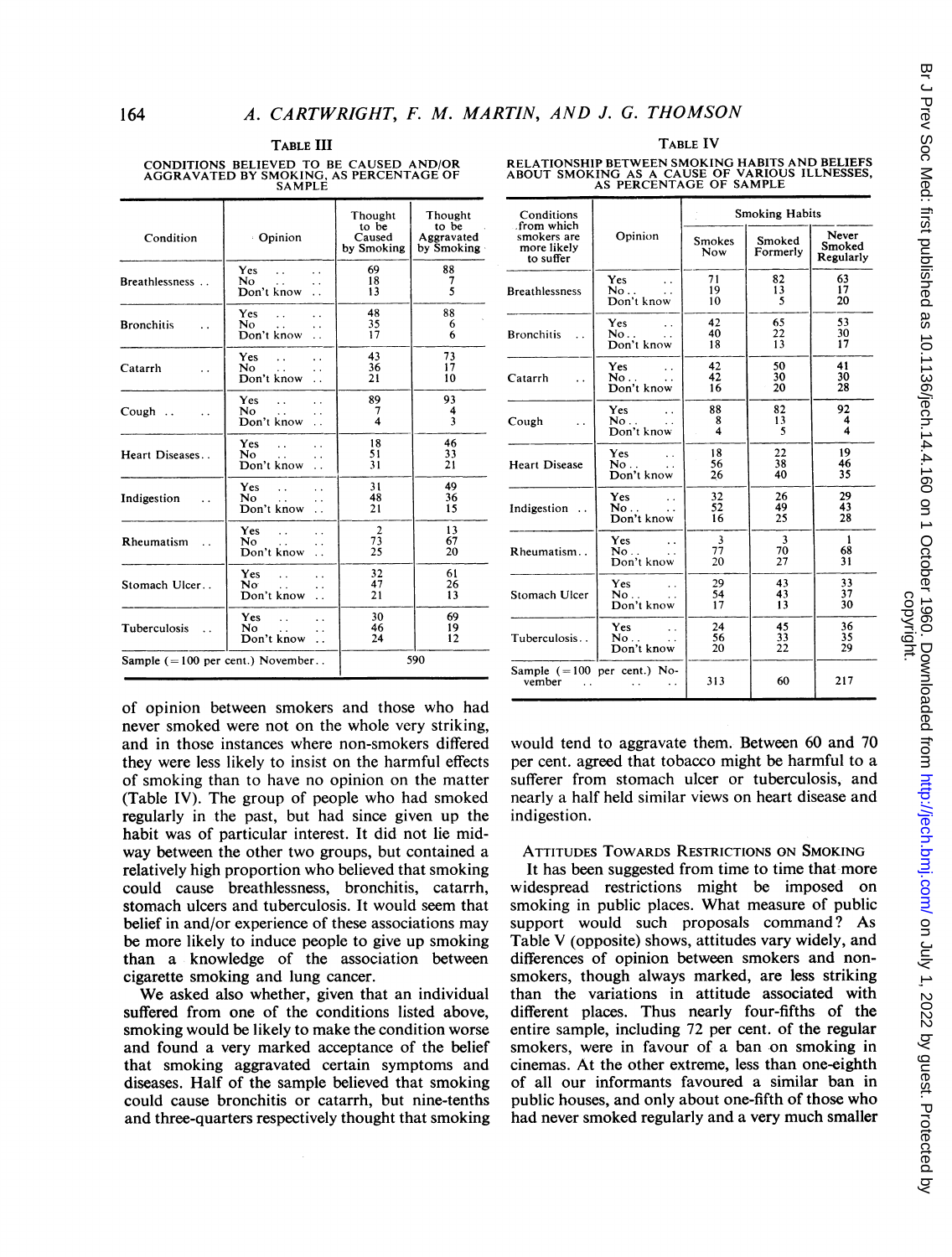| <b>Places</b><br>where.       |                                                              | <b>Smoking Habits</b>      |                       |                                     |                 |  |  |
|-------------------------------|--------------------------------------------------------------|----------------------------|-----------------------|-------------------------------------|-----------------|--|--|
| Smoking<br>might be<br>Banned | Opinion                                                      | <b>Smokes</b><br>Regularly | Smoked<br>Formerly    | <b>Never</b><br>Smoked<br>Regularly | A11<br>Subjects |  |  |
| Cinemas                       | For ban<br>Against ban<br>Immaterial                         | 72<br>20<br>я              | 89<br>$\frac{5}{5}$   | 87<br>ر<br>8                        | 80<br>13<br>7   |  |  |
| <b>Theatres</b>               | For ban<br>$\ddot{\phantom{0}}$<br>Against ban<br>Immaterial | 69<br>20<br>11             | 82<br>7<br>11         | 83<br>7<br>10                       | 76<br>14<br>10  |  |  |
| <b>Buses</b>                  | For han<br>Against ban<br>Immaterial                         | 50<br>31<br>19             | 59<br>20<br>20        | 58<br>21<br>20                      | 52<br>26<br>20  |  |  |
| Restaur-<br>ants              | For ban<br>Against ban<br>Immaterial                         | 43<br>42<br>15             | 54<br>$\frac{22}{24}$ | 64<br>22<br>13                      | 53<br>32<br>15  |  |  |
| Private<br><b>Offices</b>     | For ban<br>Against ban<br>Immaterial                         | 23<br>32<br>45             | 24<br>20<br>56        | 34<br>21<br>44                      | 27<br>27<br>46  |  |  |
| Public<br><b>Houses</b>       | For ban<br>$\ddot{\phantom{a}}$<br>Against ban<br>Immaterial | 8<br>68<br>25              | 5<br>42<br>53         | 19<br>33<br>48                      | 12<br>52<br>36  |  |  |
| May                           | Sample $(=100$ per cent.)                                    | 314                        | 55                    | 227                                 | 596             |  |  |

TABLE V ATTITUDES TOWARDS BANS ON SMOKING, AS PERCENTAGE OF SAMPLE

proportion of those who had given up the habit supported the idea of such a restriction. On the other hand, although two-thirds of the regular smokers expressed themselves as positively opposed to a ban on smoking in public houses, the non-smokers, who were more likely to be either non-drinkers or only occasional'drinkers, were more often indifferent. The suggestion that smoking in theatres might be banned received only slightly less support than the corresponding proposal for cinemas; and was not more frequently opposed. It is perhaps surprising that half the regular smokers as well as about three-fifths of the non-smokers were in favour of prohibiting smoking on buses, and that almost as many smokers were well disposed towards the idea of a similar ban in restaurants. This last proposal revealed the largest measure of disagreement between smokers and non-smokers; the conclusion of a meal is of course one of the most favoured occasions for smoking, while the association of food and tobacco smoke is one that non-smokers seem to find particularly distasteful. Only a minority of our informants, whatever their own smoking habits, expressed support for the suggestion that smoking might be restricted in private offices; almost half the entire sample, however, had no definite opinion on the subject.

It would seem then that-to the extent that Edinburgh provides a representative sample of the

general population-there might well be some scope for the introduction of restrictions on smoking in public places which would not give rise to widespread objections. The attitudes which underlie public readiness to accept such limitations should not however be misinterpreted. Bans on smoking are not generally seen as a means of trying to reduce, however slightly, the level of tobacco consumption; they are favoured mainly because smoking is believed to create a "dirty" or "stuffy" atmosphere, or to be in other ways mildly offensive to non-smokers.

By contrast, there would in the present state of public opinion be comparatively little support for more drastic political measures' aimed at discouraging tobacco consumption. Asked whether they thought that the advertising of cigarettes and tobacco should be prohibited by law, only 19 per cent. of our sample expressed approval of- the suggestion. Almost all our other informantsincluding a large majority of non-smokersopposed the idea. Similarly, when asked whether the Chancellor of the Exchequer should increase the duty on tobacco, lower it, or leave it at its present level, only 16 per cent. of the sample voted for an increase. There was naturally a division of opinion between regular smokers (only 9 per cent. of whom supported this proposal) and the others, but even among those who had never smoked support for an increase in duty was expressed by only three in ten. These views are consistent with the attitudes expressed concerning the restriction of smoking in public places. It is obviously thought reasonable to curb smoking in circumstances where it may prove mildly injurious or distasteful to many nonsmokers; but the personal health of the smoker does not enter into consideration, and there is no enthusiasm for more extreme measures directed at persuading smokers to give up or reduce smoking in their own interests.

#### **DISCUSSION**

Perhaps the most interesting aspect of these findings is that "anti-tobacco" attitudes are widespread in the general population and are by no means uncommon among smokers. The belief that smoking was potentially harmful to health was widely held, and its influence on respiratory conditions was particularly stressed; as many as one-third of all current smokers believed, rightly or wrongly, that their own health had been adversely affected; and there was a considerable measure of support for suggestions that smoking in certain public places might be restricted. These 'attitudes however are quite independent of any views on smoking as a possible cause of lung cancer. Many people who